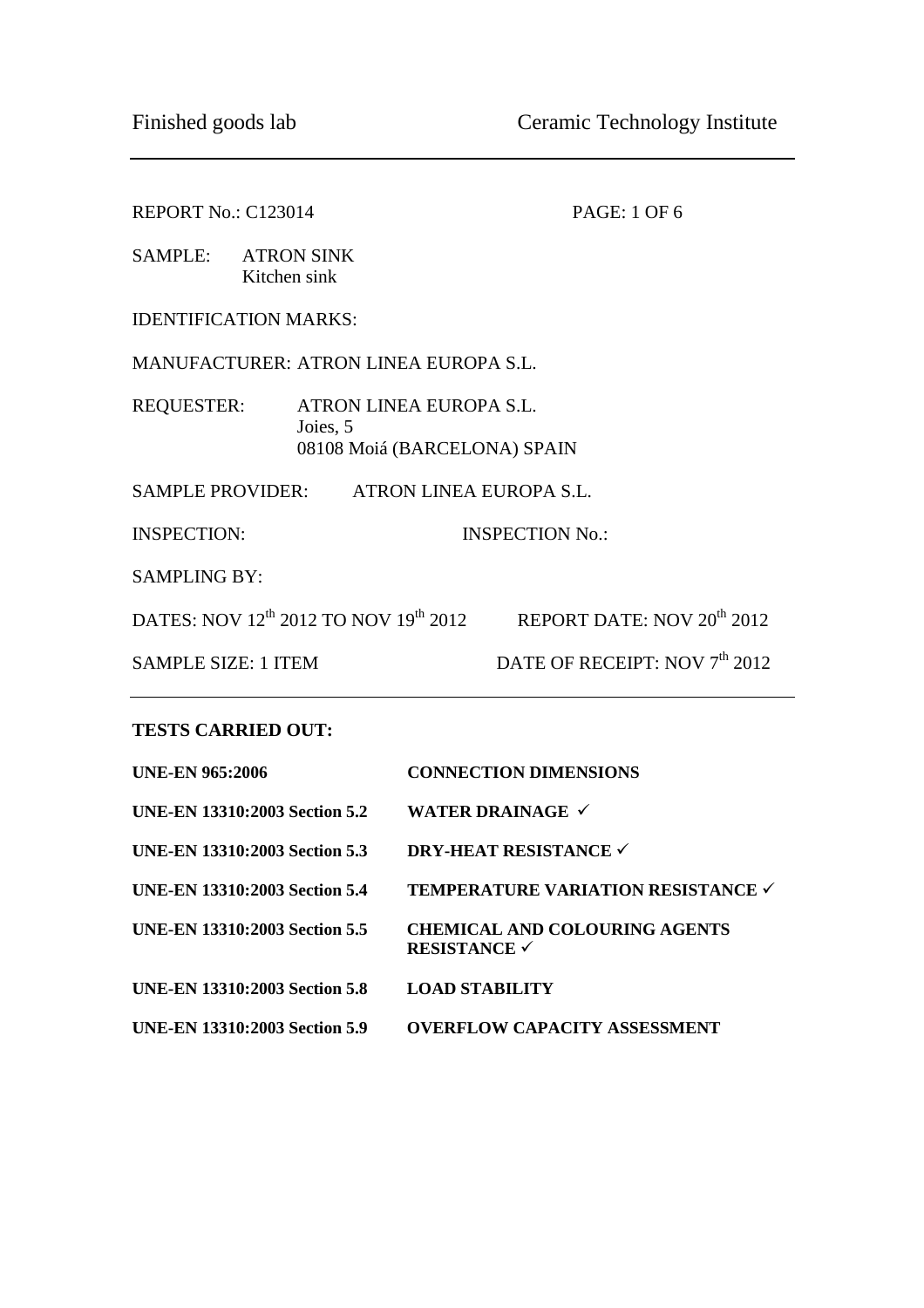REPORT No.: C123014 PAGE: 2 OF 6

SAMPLE: ATRON SINK Kitchen sink

REQUESTER: ATRON LINEA EUROPA S.L.

REPORT DATE: NOV 20<sup>th</sup> 2012

### **WATER DRAINAGE**

UNE-EN 13310:2003 Section 5.2 TEST DATES: NOV 13<sup>th</sup> 2012 - NOV 13<sup>th</sup> 2012

**RESULTS** 

Volume of water: **1 liter** 

**UNE-EN 13310:2003 Section 4.3 TEST RESULT: SATISFACTORY**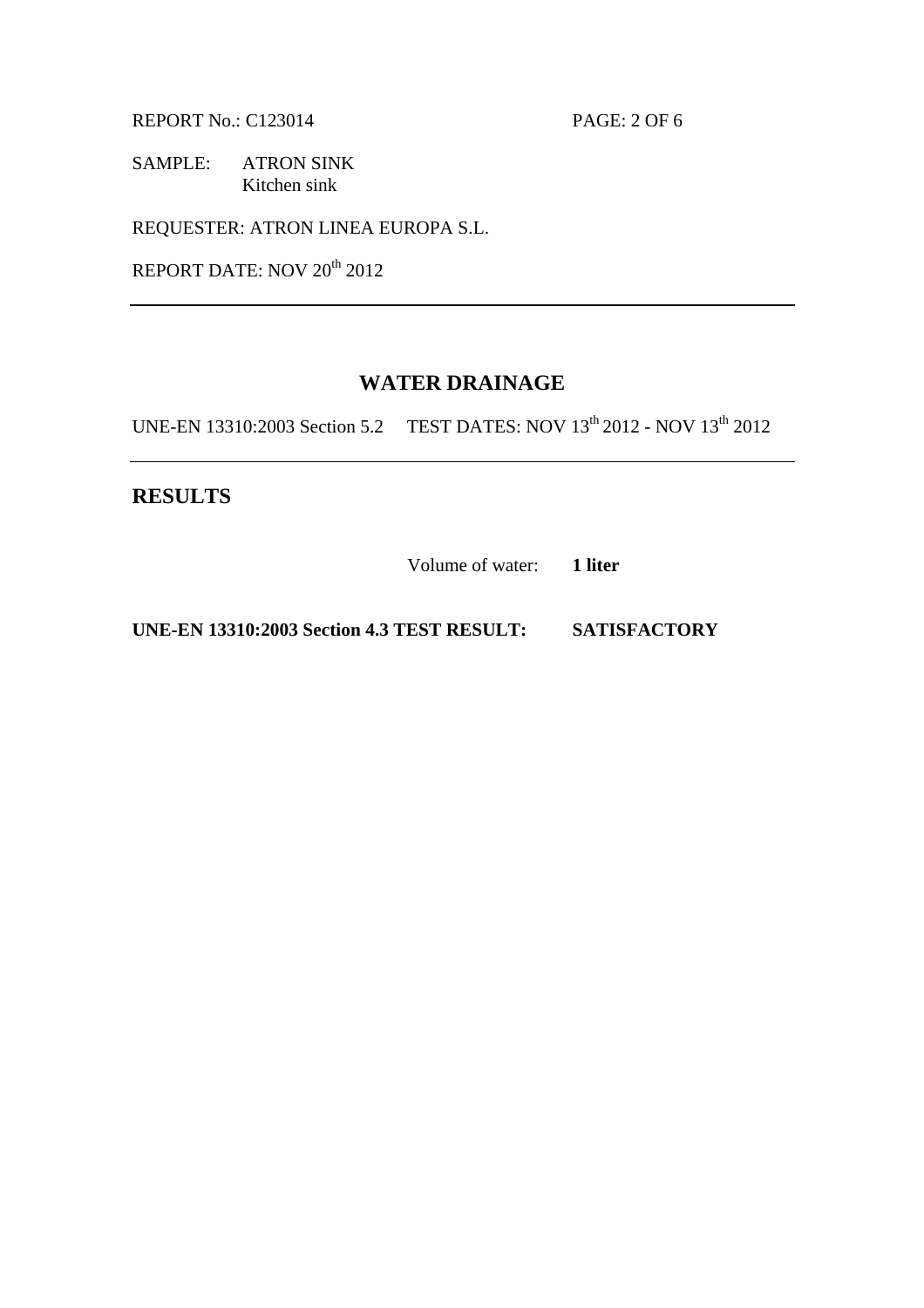REPORT No.: C123014 PAGE: 3 OF 6

SAMPLE: ATRON SINK Kitchen sink

REQUESTER: ATRON LINEA EUROPA S.L.

REPORT DATE: NOV 20<sup>th</sup> 2012

# **DRY-HEAT RESISTANCE**

UNE-EN 13310:2003 Section 5.3 TEST DATES: NOV 12<sup>th</sup> 2012 - NOV 12<sup>th</sup> 2012

## **RESULTS**

| Sink material:     | <b>Synthetic</b> |
|--------------------|------------------|
| Fluid temperature: | $180^{\circ}$ C  |
| Application time:  | 20 minutes       |
| Recorded defects:  | <b>None</b>      |

**UNE-EN 13310:2003 Section 4.3 TEST RESULT: SATISFACTORY**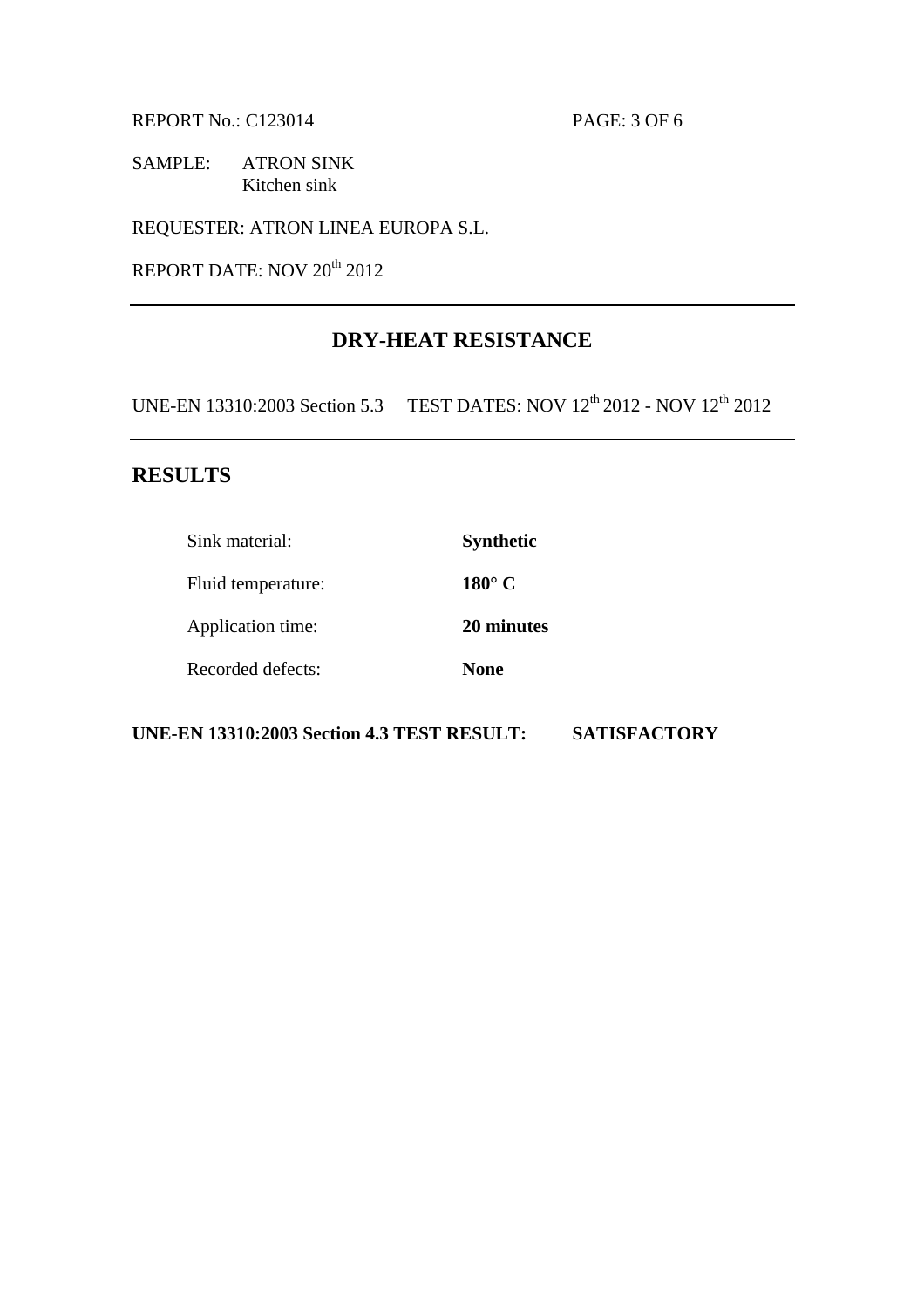REPORT No.: C123014 PAGE: 4 OF 6

SAMPLE: ATRON SINK Kitchen sink

REQUESTER: ATRON LINEA EUROPA S.L.

REPORT DATE: NOV 20<sup>th</sup> 2012

# **TEMPERATURE VARIATION RESISTANCE**

UNE-EN 13310:2003 Section 5.4 TEST DATES: NOV 13th 2012 - NOV 19th 2012

### **RESULTS**

| Sink material:                 | <b>Synthetic</b> |
|--------------------------------|------------------|
| Warm water temperature:        | $90^{\circ}$ C   |
| Cold water temperature:        | $15^{\circ}$ C   |
| Cycles according to standards: | <b>1000</b>      |
| Cycles applied to sample:      | <b>1000</b>      |
|                                |                  |

**UNE-EN 13310:2003 Section 4.5 TEST RESULT: SATISFACTORY**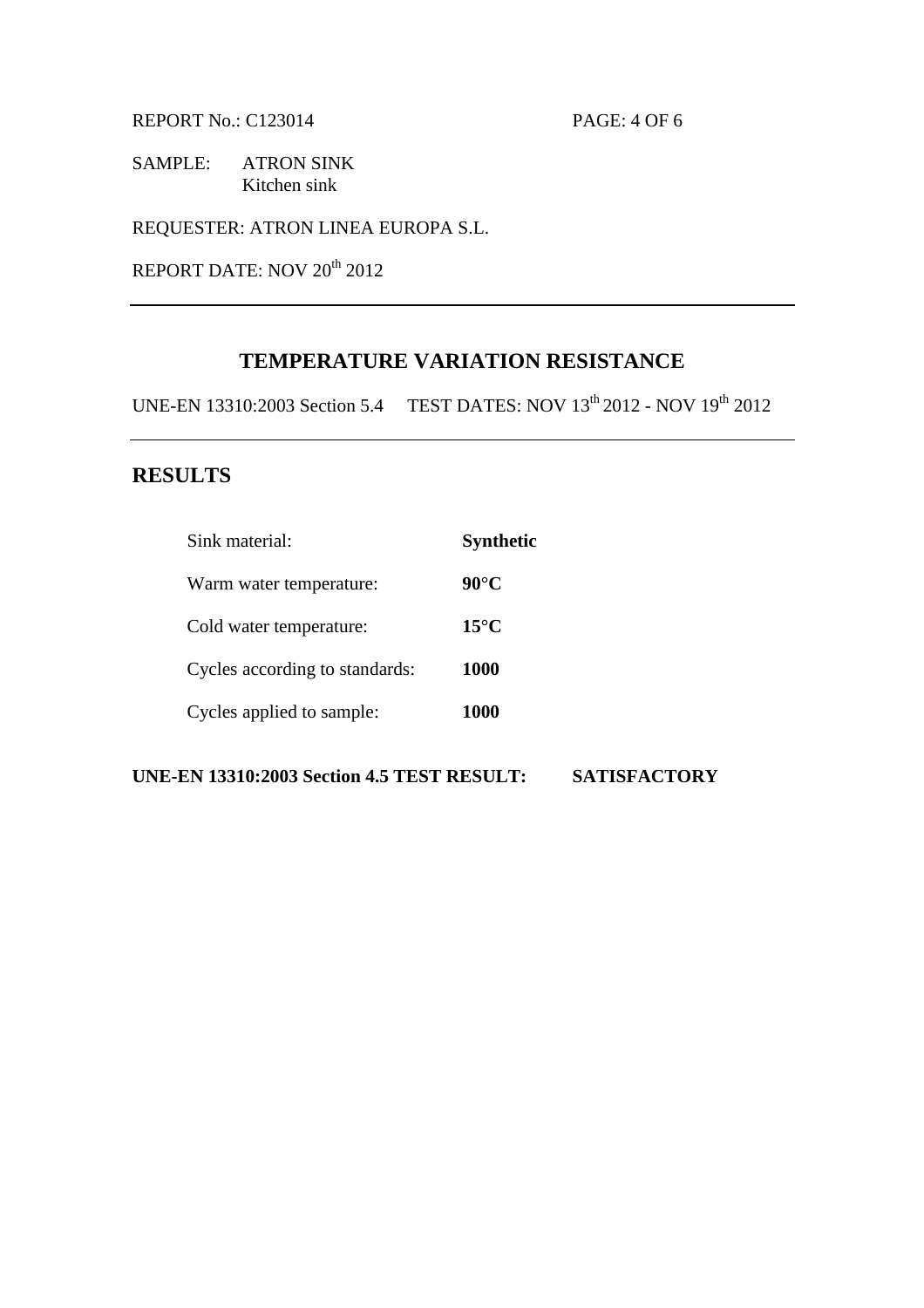Report No.: C123014 PAGE: 5 OF 6

SAMPLE: ATRON SINK Kitchen sink

REQUESTER: ATRON LINEA EUROPA S.L.

REPORT DATE: NOV 20<sup>th</sup> 2012

# **CHEMICAL AND COLOURING AGENTS RESISTANCE**

UNE-EN 13310:2003 Section 5.5 TEST DATES: NOV 12th 2012 - NOV 13th 2012

## **RESULTS**

| <b>Chemical and colouring agents</b>   | <b>Changes recorded</b> | <b>Result</b> |
|----------------------------------------|-------------------------|---------------|
| Acetic acid $10\%$ v/v                 | no visible effect       |               |
| Sodium hydroxide 5% m/m                | no visible effect       |               |
| Ethanol 70%                            | no visible effect       |               |
| Sodium hypochlorite 5% active chlorine | no visible effect       |               |
| Methylene blue 1%                      | no visible effect       |               |
| Sodium chloride 170g/l diluted 50%     | no visible effect       |               |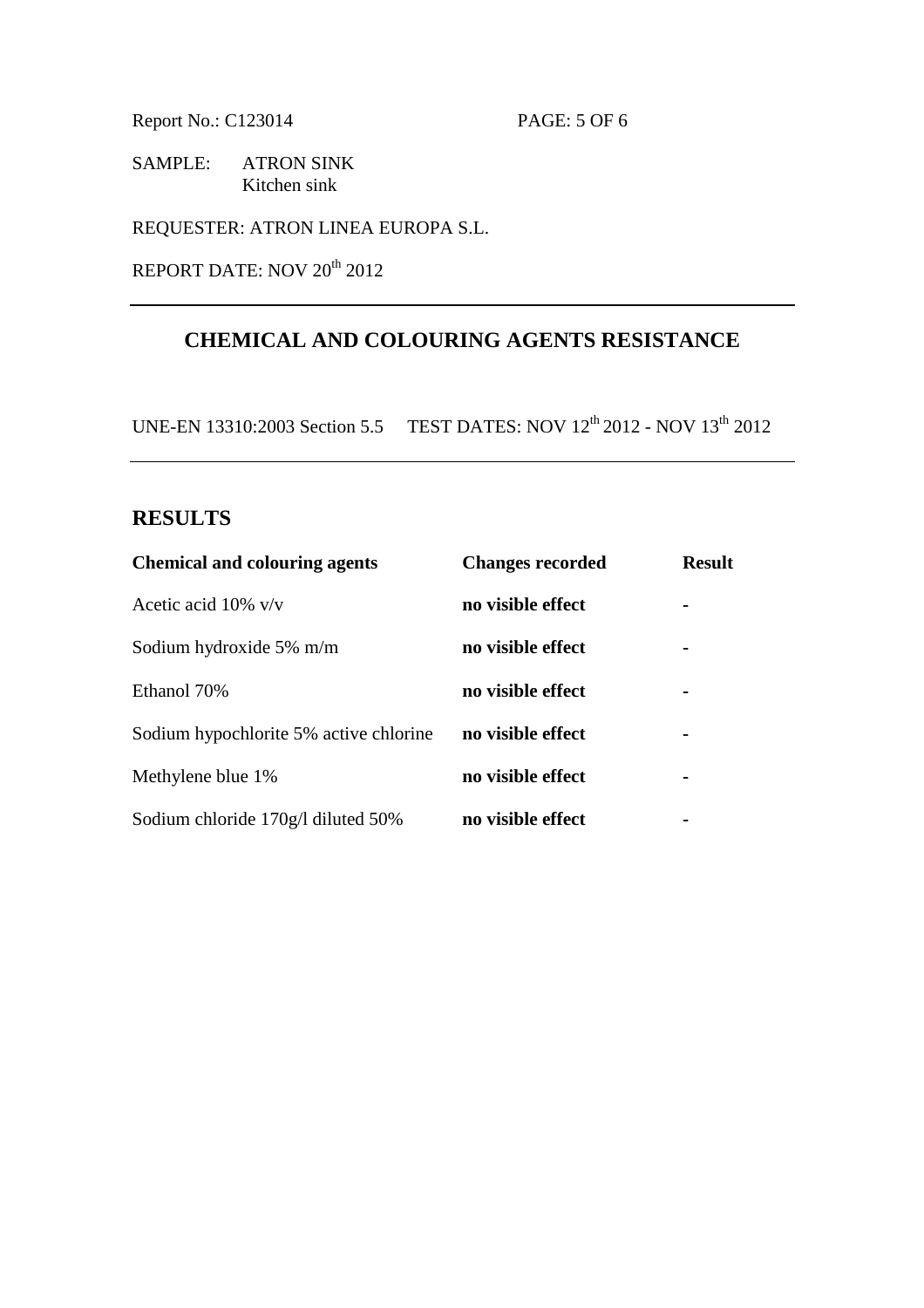REPORT No.: C123014 PAGE: 6 OF 6

SAMPLE: ATRON SINK Kitchen sink

REQUESTER: ATRON LINEA EUROPA S.L.

REPORT DATE: NOV 20<sup>th</sup> 2012

The present report No.: C123014 includes 6 pages

Castellón, November the  $20<sup>th</sup> 2012$ 

#### **Ceramic Technology Institute (ITC)**

**Adoración Muñoz Lázaro**  Head of the finished goods lab

This document has been signed digitally using a legal electronic signature. This document is to be considered original provided the electronic signature is not removed due to alterations of its integrity. Any reproduction will be considered a copy.

### **LIABILITY CLAUSES**

- Results presented herein refer exclusively to tested materials.
- No liability will be accepted regarding sampling accuracy and representativeness unless sampling was carried out under our supervision. Unless stated otherwise, samples and their references have been freely selected by the requester.
- All rights reserved. The content of this report is protected by law. It can not be published, transformed, reproduced or disseminated publicly, in whole or in part, without the express consent of the Ceramic Technology Institute - AICE. Reproduction is exclusively allowed by means of a photographic facsimile in whole, which may be used only for targeted, non massive communication with requester's customers and/or providers, exclusively with information purposes, and stating at all times the authorship of the report by Ceramic Technology Institute - AICE.
- The Ceramic Technology Institute AICE can not be held responsible for the use of data or information included in this report that the requester or a third party may make, be it in favour or against trade marks that the requester may have cited when identifying the tested samples.
- The present report is issued exclusively for commercial purposes. It may not be used in any judicial or administrative procedure, nor as an expert opinion or documentary evidence without the express consent of the Ceramic Technology Institute - AICE. Consent by ITC-AICE is subject, if required, to the